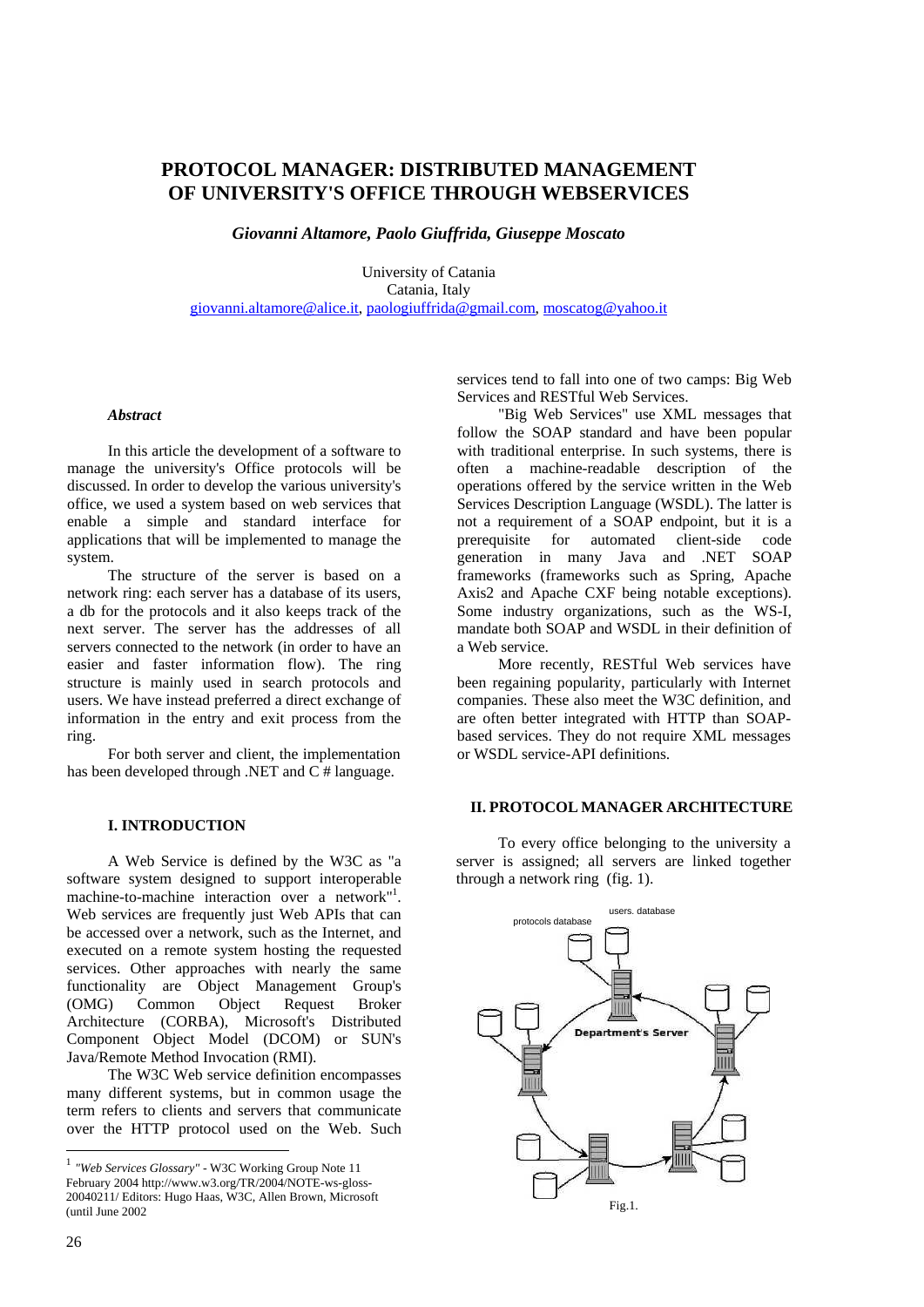Each server has a database for office's users, a db for the protocols, a database for the informations on servers belonging to the ring and finally a db with the information of the server (id, url, and url of the next server).

To implement the database we used the XML files because we need to have a simple configuration and easy access to data.

Four Graphical User Interface (GUI) have been performed in order to allow the management of the system by the administrators and to access to data of the network.

For each type of user (administrator and normal user) we have created two types of GUI, a Windows Forms application and an application for Smart Handheld Device. The administrators of the various offices can access the database and modify them: they can insert or delete protocols or users and search a specific protocol or user according to the parameter they prefer (id, date, abstract, signature ...).

## **III. SOFTWARE IMPLEMENTATION**

In this section we analyze characteristics of the server and of the client applications and the criteria used for their implementation.

For both server and client, the implementation has been developed through .NET and C # language.

#### Server

The structure of the network is a ring in which each server can know the next server and the overall structure of the network.

Each server has the following databases (XML):

```
Database.xml (protocols db) 
Users.xml (users db) 
me.xml (server info) 
DataServer.xml (network info)
```
The file "Database.xml" is structured as follows:

```
<?xml version="1.0" encoding="utf-16" 
standalone="yes" ?> 
     <protocols>
         -<protocol>
               <id></id> 
               <Year></Year> 
                <Date></Date> 
               <Department></Department> 
               <Signature></Signature> 
               <KeyWords></KeyWords> 
               <Abstract></Abstract> 
               <Validate></Validate> 
         </protocol> 
     </protocols>
```
The "id" identifies only a protocol, the Validate field is a bool (true or false). The file "Users.xml 'is structured as follows:

```
<?xml version="1.0" encoding="utf-16" 
standalone="yes" ?> 
     <users>
         <user>
               <id></id>
```

```
<Name></Name> 
        <Surname></Surname> 
        <Password></Password> 
        <UrlServer></UrlServer> 
        <Admin></Admin> 
    </user> 
</users>
```
The password is stored encrypting with MD5. The file "me.xml" is structured as follows:

```
<?xml version="1.0" encoding="utf-16" 
standalone="yes" ?> 
     <infos>
          <me>
              <id></id> 
              <url>/url>
              <urlNext ><urlNext /> 
          \epsilon/me>
      </infos>
```
And, finally, the file DataServer.xml is as follows:

```
<?xml version="1.0" encoding="utf-16" 
standalone="yes" ?> 
     <Servers>
         <server>
             <id></id> 
             <url></url> 
             <urlNext><urlNext /> 
         </server> 
     </Servers>
```
Functions development

The structural features of the network are: a function that allows the entry of the server in the ring and a function that allows the exit.

An important aspect of these functions is to change the file "DataServer.xml" and the file "me.xml" of the previous server.

The file "DataServer.xml" describes the network. It contains the general structure of the network. When a server becomes part of the ring it must be included in this database and the reference "urlNext" of the previous server must be changed and the file modified must be redistributed across the network.

The steps to entry in the ring are:

− check if the field nextserver is setted;

 $-\text{ if }$  nextserver  $==$  "" then there is a single server;

− check if there is another server with the id chosen;

− check if the database of the protocols id already resent and otherwise create a new db;

− check if a users database exists and otherwise create a new db;

− create the file me.xml with the settings of the server;

− if you create the first server, you must create the atabase server;

− if you do not create the first server, you must receive "DataServer.xml" by the next server;

− receive DataServer.xml through getDataServer(id, url, next) function;

− scroll the server database (except from the server you are putting into the ring) and every server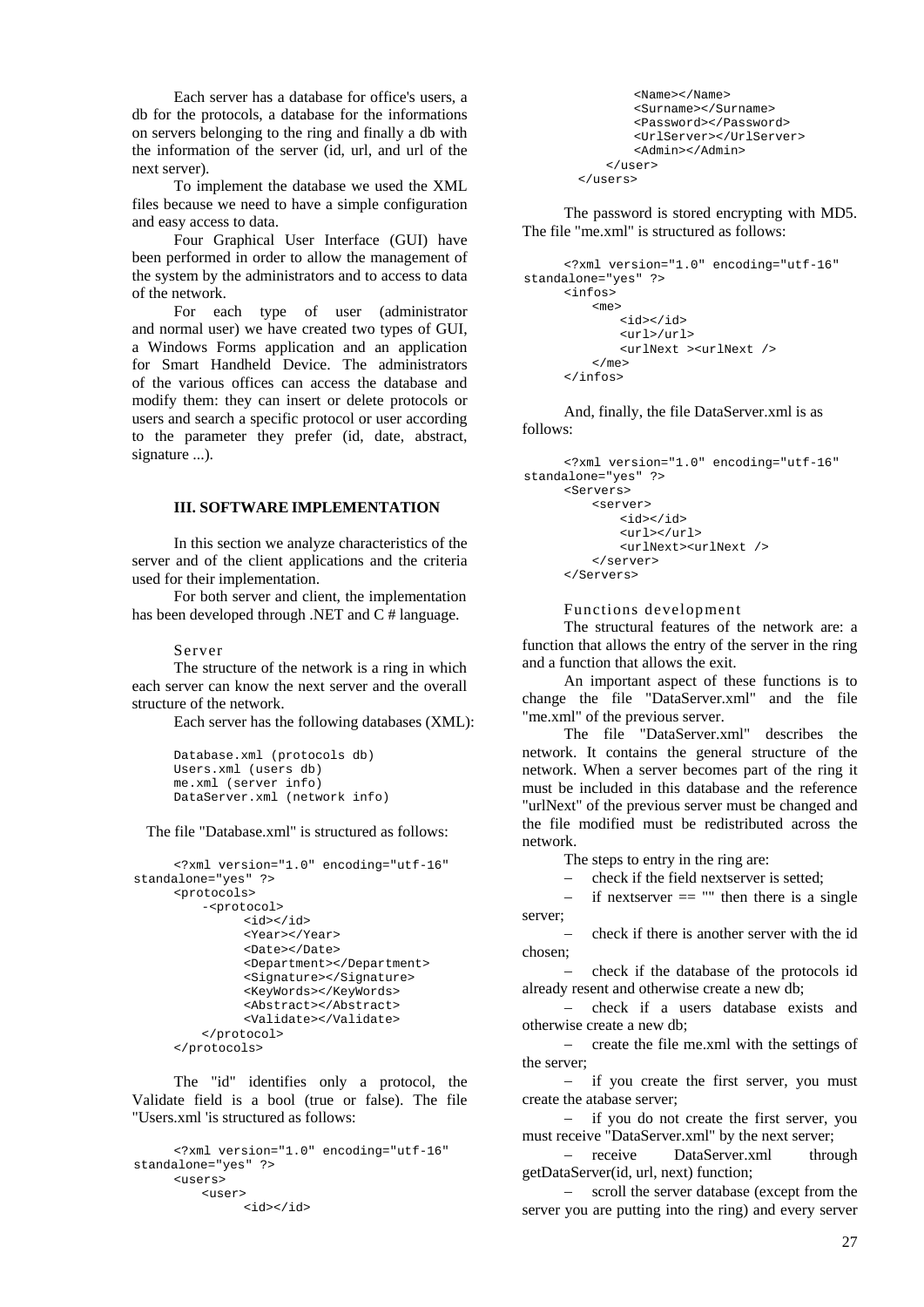must save the new server db.

The exit function is perfectly dual to the entry function.

The ring structure is used in the search function through the network; when you want to search a users or a protocols the request is transmitted to the next server until you do not find something.

It is necessary to put into the various search functions the URL of the server which call the function, to avoid infinite loops in the network and to know when the network ring of the servers is been covered.

An example of a search function is "getXbyY".

The "getXbyY" is so declared:

public string[] GetXbyY(string X, string Y, string nome, string first Url)

The documentation is:

<summary> It returns X, given Y </summary> <param name="X">X (what you want to return)</param> <param name="Y">Y (the key to find a protocol) </param> <param name="nome">nome (value of Y) </param> <param name="firstUrl">url of the first server</param><returns>array with the

results</returns>

All these search functions use the library "LinQ to perform queries on XML databases, for example:

```
var query = from c in 
      XDocument.Load(Server.MapPath(InfoFile)
). 
Element("infos") 
      Elements("me") 
      select c; 
          foreach (var ci in query) 
          \left(nextServer = (string)ci.Element
("urlNext").Value; 
          )
```
The most important part to search in the network is as follows:

```
if (!nextServer.Equals("") && ! 
nextServer.Equals(firstUrl)) 
      { 
      // I send the request to the next 
server 
     Funzioni.Server server1 = new 
Funzioni.Server(); 
      server1.Url = nextServer;
     risultato.AddRange(server1.GetXbyY(X, 
Y, nome, firstUrl)); 
      }
```
In this way we check that the search is transmitted only if there is not one server and if the next server is the same server which made the request.

An important aspect of this project is the security: we have decided to use soap header to

```
manage the login. 
      The login function is as follows: 
      public myHeader sHeader; 
      /// <summary > 
      /// Method that controls the 
authentication header 
     /// </summary> 
      /// <param name="firstUrl">url of the 
first server that sends the request</param>
      /// <returns>bool (checked) </returns>
      [WebMethod (Description = "Method that 
controls the authentication header")] 
     [SoapHeader("sHeader")] 
      public bool checkHeader(string 
firstUrl)
      {
string usr = sHeader.Username; 
      string pwd = sHeader.Password; 
      bool result; 
      result = AuthHere(usr, pwd); 
      if (result) 
      { 
      return true; 
      } 
      else 
      { 
      string nextServer = ""; 
      var query3 = from c inXDocument.Load(Server.MapPath(InfoFile)). 
Element("infos") 
     Elements ("me") 
      select c; 
      foreach (var ci in query3) 
      { 
      next Server = 
(string)ci.Element("urlNext") .Value; 
      } 
      if (!nextServer.Equals("") && ! 
nextServer.Equals(firstUrl)) 
      { 
      Funzioni.Server service = new 
Funzioni.Server(); 
      service.Url = next Server; 
      Funzioni.myHeader header = new 
Funzioni.myHeader(); 
      header.Username = usr; 
      header.Password = pwd; 
      service.myHeaderValue = header;
      try 
      { 
      result = service.checkHeader(firstUrl); 
      } 
      catch(System.Exception) 
      { 
      return false; 
      } 
      } 
      else 
      { 
      result = false; 
      } 
      } 
      return result; 
      } 
      /// <summary>
      /// Local authentication 
      /// </summary> 
      /// <param name="usr">user id</param> 
      /// <param name="pwd">user password 
(md5)<param
```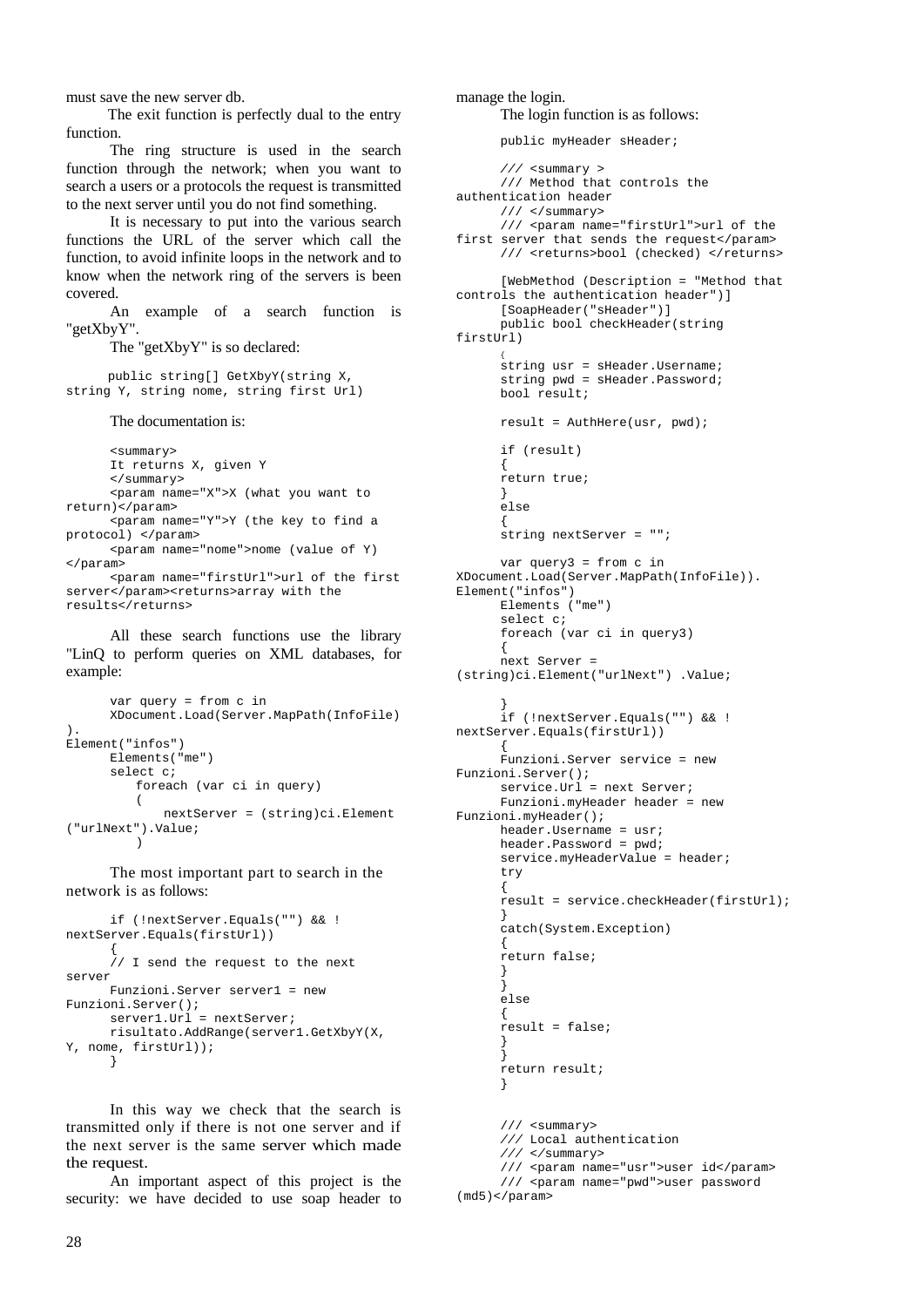```
/// <returns></returns>
     private bool AuthHere(string usr, 
string pwd) 
      { 
      var query = from c in 
      XDocument.Load(Server.MapPath(DataUsers
)).Element("users"). Elements("user") 
      where (string)c.Element("id") .Value ==
usr & & (string)c.Element("Password").Value 
== pwd select c; 
      if (query.Count() != 0) return true; 
      else return false; 
      } 
     Client 
     In GUI user authentication is as follows: 
     [SoapHeader("sHeader")]
     private void entra_Click(object sender, 
EventArgs e) 
      {
     bool login = false;
     Funz ioni.Server service = new 
Funzioni.Server();
     Funzioni.myHeader header = new 
Funzioni.myHeader();
     // bytes stream - Md5 
     Byte<sup>[]</sup> originalBytes;
     Byte[] encodedBytes;
     //user header
     header.Username = log.Text; //username 
dell'utente
     System.Security.Cryptography.MD5CryptoS
erviceProvider x = new System.Security. 
Cryptography.MD5CryptoServiceProvider();
     originalBytes = 
ASCIIEncoding.Default.GetBytes(psw.Text); 
encodedBytes = x.ComputeHash(originalBytes);<br>StringBuilder strCriptata = ne
     StringBuilder strCriptata = new 
StringBuilder();
     for(int i=0; i<encodedBytes.Length; i++) 
     strCriptata.Append(encodedBytes[i]. 
ToString("x2"));
     //pass header
     header.Password = strCriptata.ToString();
     service.myHeaderValue = header;
     login=service.checkHeader(service.Url);
     if (login &&
     service.GetXbyUser("Admin",log.Text,ser
vice.Url)=="true")
      {
     FormPrincipale frmprin = new 
FormPrincipale();
     frmprin.Show() ;
     this.Hide();
      }
     else
      {
      if (! login) 
      {
     MessageBox.Show("Login/Password errati", 
"Ufficio Protocolli", Mes sageBoxButtons.OK, 
Mes sageBoxI con.Error) ;
     }
     else
     {
     MessageBox.Show("Non hai permessi 
sufficienti per effettuare il login", 
"Ufficio Protocolli", MessageBoxButtons.OK, 
MessageBoxIcon.Error);
      } 
      } 
      }
```
### **IV. GRAPHICAL USER INTERFACE (GUI)**

Let's go now to analyze the graphical interface of our simulator. The main window is shown in the next picture.

We note first that the graphical interface presents only two drop-down and, under these, a great toolbar.

For each type of user (administrator and normal user) we have created two types of GUI, a Windows Forms application and an application for Smart Handheld Device.

The start window of the Windows Form Application is shown in fig. 2. and fig.3.

| Login        |                                                         |
|--------------|---------------------------------------------------------|
|              | Università degli Studi di Catania<br>Ufficio Protocolli |
| login        |                                                         |
|              |                                                         |
| password     |                                                         |
| <b>ENTRA</b> |                                                         |
|              |                                                         |

Fig. 2.

The window is dedicated to user login. Once you logged the main menu will open. There are two areas: one dedicated to manage the protocols and the other to manage users.

|                               | Università degli Studi di Catania<br>Ufficio Protocolli |
|-------------------------------|---------------------------------------------------------|
| Protocoli                     | <b>Utenti</b>                                           |
| Inserisci nuovo<br>protocollo | Inserisci nuovo utente                                  |
| Cerca protocollo              | Cerca<br>Cerca<br>utente da<br>utervie                  |
| Elimina protocollo            | Elimina utente                                          |

Fig. 3.

In the protocols area there are three buttons that allow connection to three forms: to enter a new protocol, to search a protocol and to remove a protocol.

In the area dedicated to user management the buttons have functions similar to those relating to the protocols: to enter a new user, to search a user by name and surname, to search a user by id and to delete user.

Below there are the windows forms linked to each button (fig.  $4 - fig. 12$ ).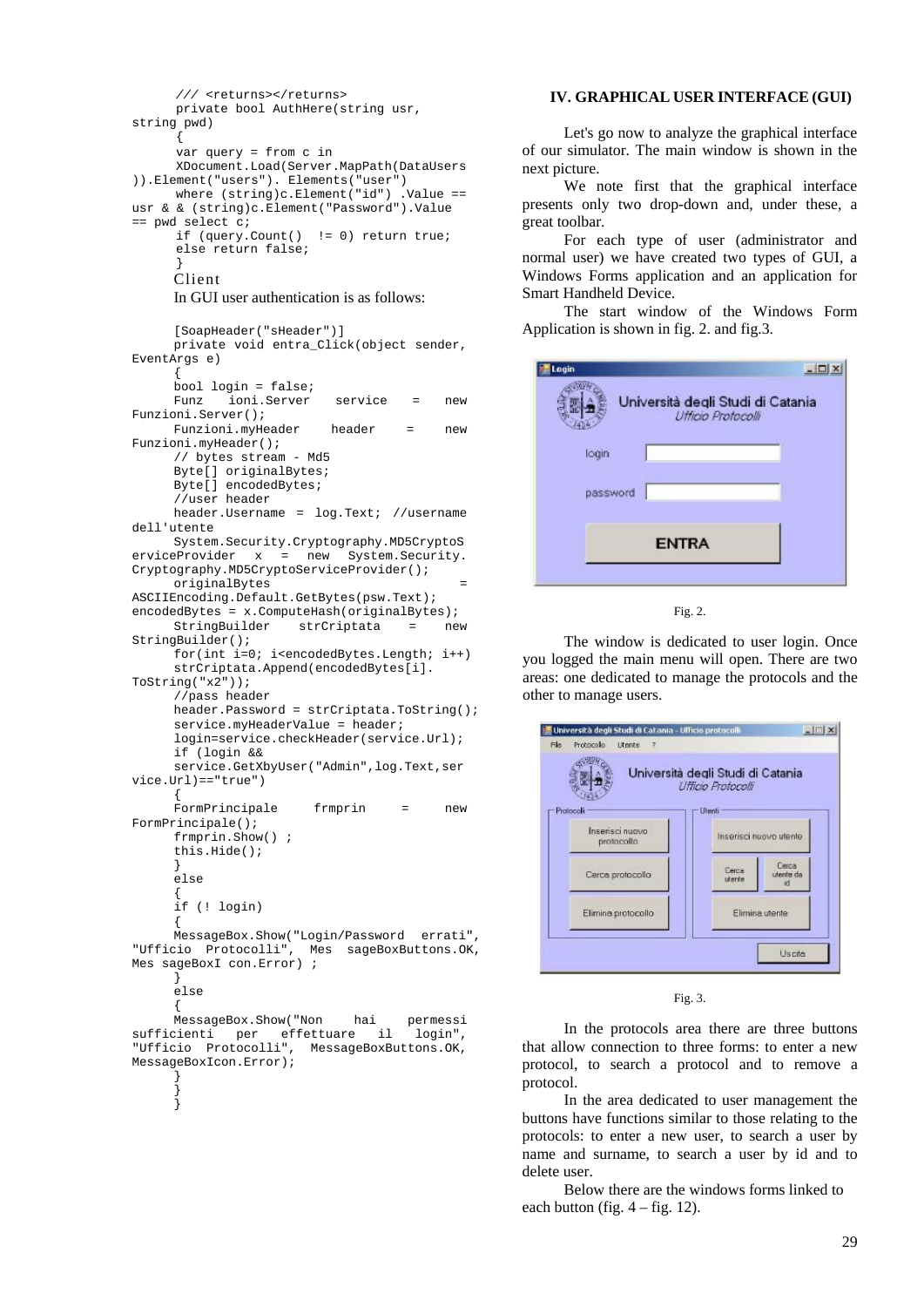| insermento nuovo protacallo<br>numero protocollo                                                                                                                                                                                                          | abstract                 |
|-----------------------------------------------------------------------------------------------------------------------------------------------------------------------------------------------------------------------------------------------------------|--------------------------|
| marzu 2009<br>n.<br>lun mar mer gio ven seb dom<br>Ż<br>24<br>28<br>Б<br>Б<br>я<br>2<br>э<br>7<br>ä<br>15<br>10<br>14<br>13<br>12<br>16<br>21 22<br>20<br>17<br>18<br>19<br>28 29<br>27<br>23<br>26<br>五<br>30<br>31<br>z.<br>G<br><b>Dag: 18/03/2005</b> | keywods<br>뇌<br>Validato |
| data jas/mm/aasa                                                                                                                                                                                                                                          | fime                     |
| Carcella i campi                                                                                                                                                                                                                                          | <b>INSERISCI</b>         |



### *Enter a new protocol*

To insert into the database a new protocol all the fields in the form must be complete: protocol number, date (just click on the calendar), abstract, keywords (chosen from a dropdown menu), signature, and then the validate field.

| Cerca Protocollo                             | $   \Box   \times  $                                   |
|----------------------------------------------|--------------------------------------------------------|
|                                              | Università degli Studi di Catania<br>Ufficio Frotocoli |
| Cerca Proteccilo<br>Sceoli cosa vuolistomato | Rim#ato<br>∙∣                                          |
| secondo.                                     | ۰.                                                     |
| chis his visitore                            |                                                        |
| CERCA                                        |                                                        |
|                                              | <b>Churk</b>                                           |



#### *Search a Protocol*

To search for a specific protocol you must write: in the first field the field of protocol that you want returned (id, Year, Date, Signature, KeyWords, Abstract, Validate), in the second the search criterion (id, Year, Date, Signature, KeyWords, Abstract, Validate) and the third the value of the criterion.

In the text to the right you will see the results.

An important aspect is that when you enter a new protocol it is stored in the database of the server you are connected, while the search is done on all databases in the network.

|                    | Università degli Studi di Catania<br>Ufficio Protocoli |
|--------------------|--------------------------------------------------------|
| Cancella protocolo | clience protocolo                                      |
| Cancella i campi   | CANCELLA                                               |



#### *Delete a Protocol*

To delete a protocol from the database simply enter the number (id) into the text area and press the button "Delete" We will see now the form for the management of users.

| Ufficio Protocolii |
|--------------------|
|                    |
| Cognome            |
| Amministratore     |
| Dasserord          |
| conferma password  |
| <b>INSERISCI</b>   |
|                    |



#### *Enter a new user*

To insert a new user in the database you must complete all the fields and specify if the new user has administrator permissions (checkbox "administrator"). To insert a new user there is a control on "id" which must be unique.

| <b>Extra</b> Utrate                  | $-101 \times$                                          |
|--------------------------------------|--------------------------------------------------------|
|                                      | Università degli Studi di Catania<br>Ufficio Profocoli |
| Cerca Utente                         |                                                        |
| Sough cone vool itomate.<br>Risulate |                                                        |
| ∙∣                                   |                                                        |
| Norse                                |                                                        |
|                                      |                                                        |
| <b>Eagneria</b>                      |                                                        |
|                                      |                                                        |
|                                      |                                                        |
| CERCA                                |                                                        |
|                                      |                                                        |
|                                      | <b>Chicat</b>                                          |
|                                      |                                                        |